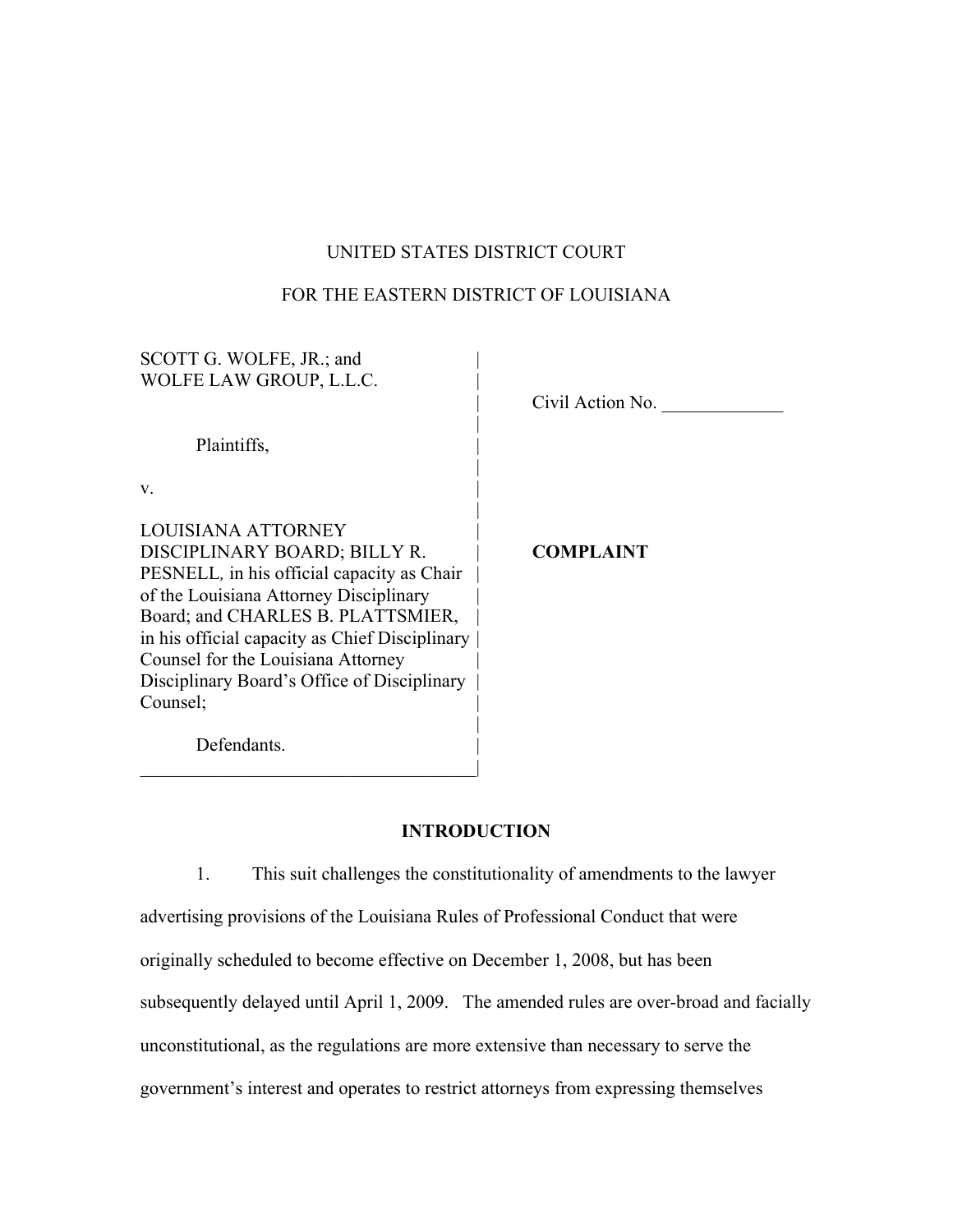through commercial speech and non-commercial speech In addition, the government's interest in making the amendments is not substantial, nor are the proposed regulations relevant to or properly tailored to advance the interest asserted. The Plaintiffs seek declaratory and injunctive relief against enforcement of the rules under 42 U.S.C. § 1983 on the ground that they violate the First and Fourteenth Amendments to the United States Constitution.

#### **JURISDICTION**

2. The Court has jurisdiction under 28 U.S.C. §§ 1331 and 1343.

### **PARTIES**

3. Plaintiff, Scott G. Wolfe, Jr. ("Wolfe") is a resident of New Orleans and a member of the law firm Wolfe Law Group, L.L.C. Wolfe is admitted to the Louisiana State Bar, and has practiced law in the state since his admission. Wolfe is an active participant in certain online communities and "forums" such as Facebook, Linkedin, Avvo and Twitter. Wolfe publishes information on the Wolfe Law Group blog, as well as on his own personal blog communicating to the public about topics related to the construction industry and construction law, and thereupon commenting on services he provides as an attorney.

4. Plaintiff Wolfe Law Group, L.L.C., is a Louisiana Limited Liability Company, and a law firm with its principal place of business in New Orleans, Louisiana. The firm generally practices in the area of construction law, and advertises its services on its website at http://www.wolfelaw.com, and through advertisements on online search engines. Furthermore, the firm is an active participant in online communities and "forums" such as Facebook, LinkedIn, Avvo and Twitter. The firm further has an online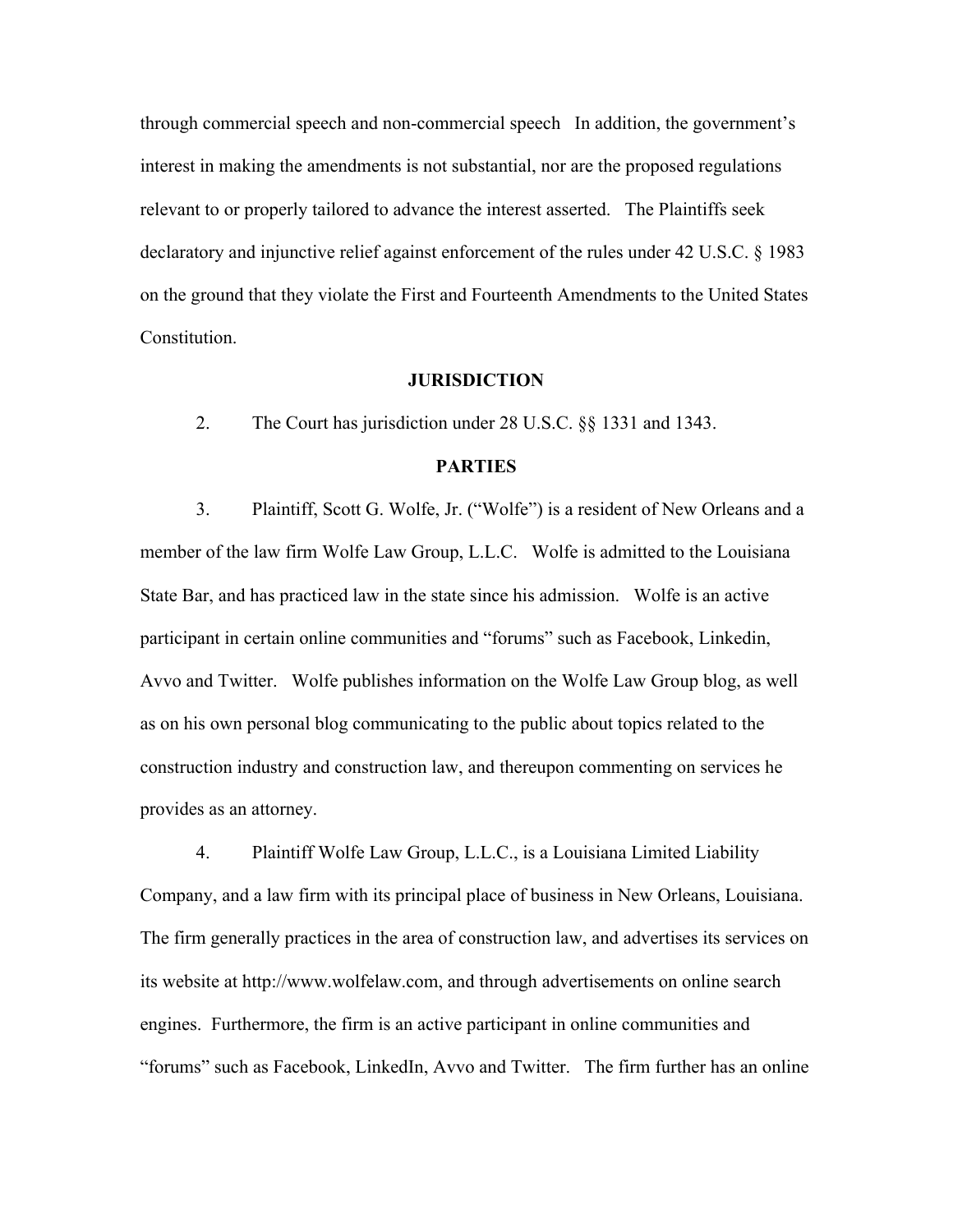"blog" where it communicates to the public on topics relative to the construction industry and construction law, said blog syndicated through search engines and Really Simple Syndication (RSS) networks. The firm also comments on other similar blogs, controlled and operated by third parties, and writes "guest posts" for these forums. The firm has created and disseminated "podcasts," and is currently working on the creation of a "videocast" network. Wolfe Law Group also sends monthly or bi-monthly emails to prospective clients. Through these activities, Wolfe Law Group comments on services it provides as a law firm.

5. Defendant Louisiana Attorney Disciplinary Board is the state agency responsible for administering lawyer discipline in the state. The Board investigates, prosecutes, and adjudicates all claims regarding alleged violations of the Louisiana Rules of Professional Conduct, including lawyer-advertising provisions, and makes recommendations to the Louisiana Supreme Court regarding lawyer discipline.

6. Defendant Billy R. Pesnell is the Chair of the Louisiana Attorney Disciplinary Board. His duties include overall management of the Board's disciplinary work.

7. Defendant Charles B. Plattsmier is Chief Disciplinary Counsel for the Louisiana Attorney Disciplinary Board's Office of Disciplinary Counsel. As such, he is primarily responsible for the prosecution of violations to the Louisiana Rules of Professional Conduct. Plattsmier's duties include screening complaints against lawyers for disciplinary violations, filing or dismissing charges, preparing recommendations for discipline, investigation and prosecution of violations, and supervision of disciplinary staff.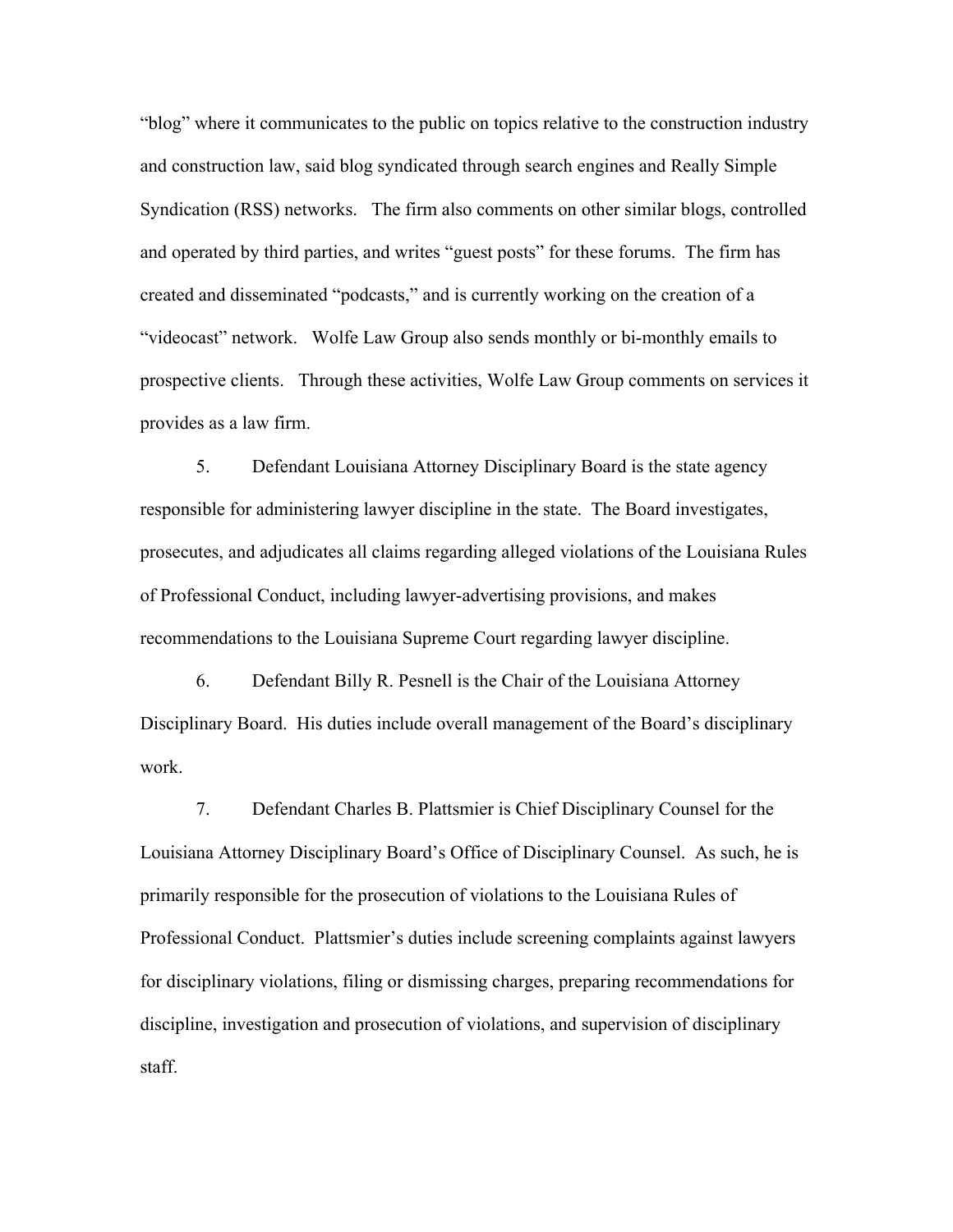#### **FACTUAL ALLEGATIONS**

8. The Louisiana Supreme Court has exclusive jurisdiction over lawyer discipline proceedings in Louisiana, and is responsible for adopting the Louisiana Rules of Professional Conduct, which govern the conduct of lawyers in Louisiana. Lawyers who violate the rules are subject to various forms of discipline.

9. Part 7 of the rules governs "Information about Legal Services," referred to by the Louisiana Supreme Court as rules related to "Lawyer Advertising & Solicitation."

10. The pre-amendment rules prohibit "false, misleading, or deceptive communications," about a lawyer's services.

11. In 2006, the Louisiana State Senate adopted a concurrent resolution stating that "the manner in which some members of the Louisiana State Bar Association are advertising their services in this state has become undignified and poses a threat to the way lawyers are perceived in this state." In an eventual response to this 2006 resolution, the Louisiana Supreme Court adopted certain proposed rules on July 3, 2008. The rules were initially scheduled to take effect on December 1, 2008, but its effective date has subsequently been delayed until April 1, 2009.

### **I. The New Rules Require Certain Information to be Contained within** *any communication* **conveying information about a lawyer, having the indirect effect of completely restricting lawyers from advertising their services through online mediums**

12. Amended Rule 7.2 states as follows:

Rule 7.2 Communications Concerning a Lawyer's Services The following shall apply to any communication conveying information about a lawyer, a lawyer's services or a law firm's services: (a) Required information.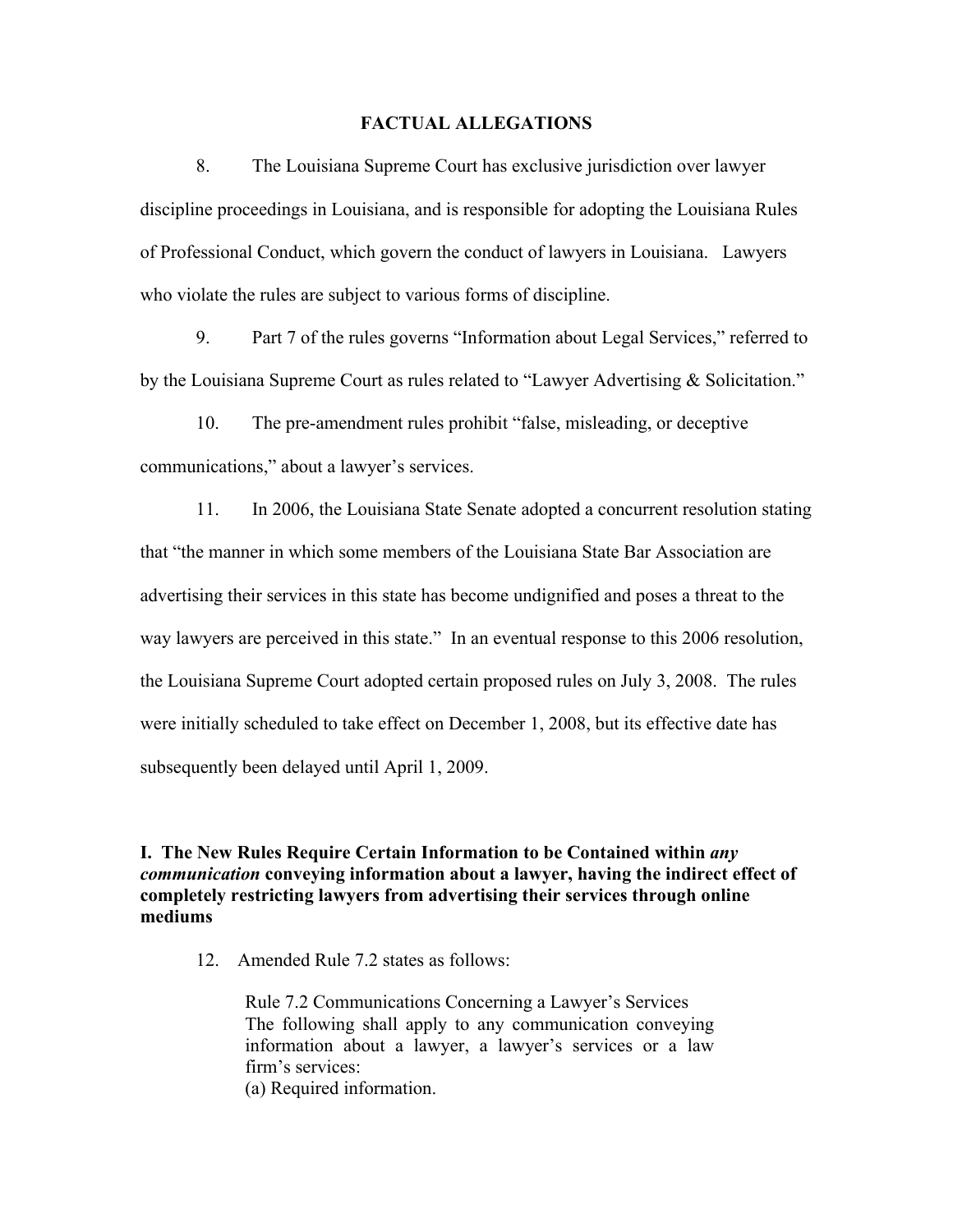(1) **Name of Lawyer**. All advertisements and written communications pursuant to these Rules shall include the name of at least one lawyer responsible for their content. (2) **Location of Practice**. All advertisements and written

communications provided for under these Rules shall disclose, by city or town, one or more bona fide office location(s) of the lawyer or lawyers who will actually perform the services advertised.

13. Amended Rule 7.6(d) provides that "All computer-accessed communications concerning a lawyer's or law firm's services, other than those subject to subdivisions (b) and (c) of this Rule, are subject to the requirements of Rule 7.2." Rule 7.6(a) specifies, "computer-accessed communications" includes "information concerning a lawyer's or law firm's services that appears on World Wide Web search engine screens and elsewhere."

14. The Louisiana State Bar Associations' "Handbook on Lawyer Advertising and Solicitation" further discusses the requirements of 7.6, stating:

> c. Other Computer-Accessed Advertisements – Rule 7.6(d) All other forms of lawyer advertisements disseminated via computer, including but not limited to, advertisements that appear on search engines, on the Web site of a person or entity other than that of the advertising lawyer or law firm, or on a computer bulletin boards or "BLOGS", must comply with the general requirements of Rule 7.2. These would include "banner" ads and must be filed for review by the RPCC, unless specifically exempt under Rule 7.8.

15. It is common in the current marketplace for businesses, and attorneys, to advertise through certain "giant" online outfits such as Google.com, Yahoo.com, Facebook.com, Microsoft.com, and YouTube.com, or through more local or "mom and pop" online outfits such as LawGuru.com or Avvo.com.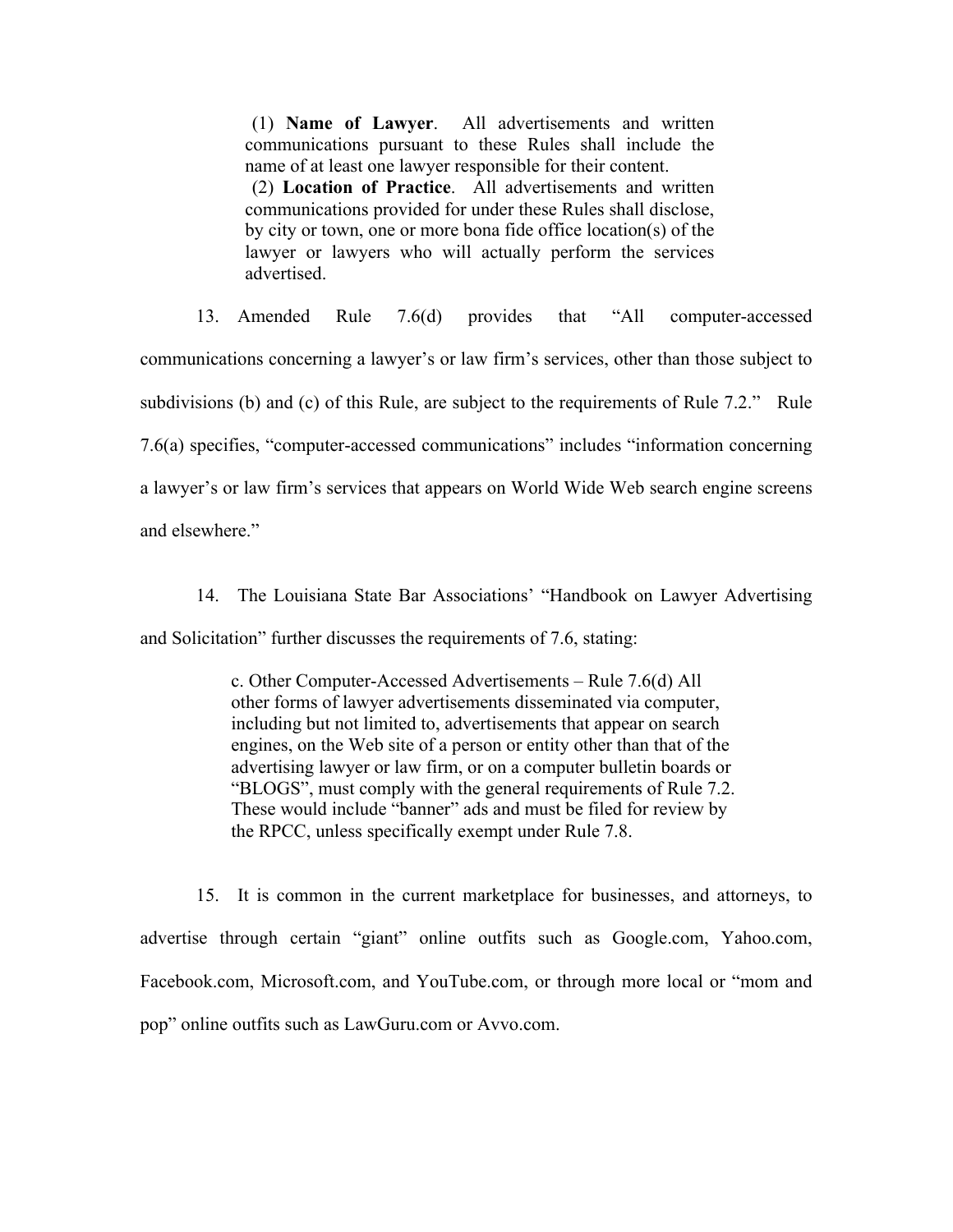16. Many of these online services sell "text ads" that appear on the side of its search engine, in small boxes within youtube.com videos, or within other small confined spaces.

17. Furthermore, many online services, such as Google.com and Microsoft.com, sell advertisements designed for display on mobile phones, wherein people access Internet websites through a smaller web browser. The number of people who access the Internet using a mobile phone grows year-over-year.

18. Furthermore, advertisers like Google.com provide businesses the opportunity to submit a "Map Listing" advertisement on their network, whereby the business can pay for a "highlighted" search result on GoogleMaps. This advertised entry, however, only shows the business name and address, and does not allow the business to submit additional data, such as the name of an attorney responsible for the ad.

19. The sold advertisements through these services often confine the number of characters that may be purchased and displayed by an advertiser.

20. The requirements of Rule 7.2 are oftentimes impossible to meet when advertising through one of these mediums. Further, in the instances when the Rule 7.2 information can fit within the space allotted, the remaining characters available to the advertiser are not sufficient to allow the advertiser to broadcast its message.

21. The applicability of traditional media in the "web 2.0 marketplace" is significantly deteriorating, and businesses that do not advertise through online medias will be at a competitive disadvantage.

22. Plaintiffs advertise its services through many of the online media outlets mentioned in Paragraph 16 of this Complaint, and specifically advertise through Google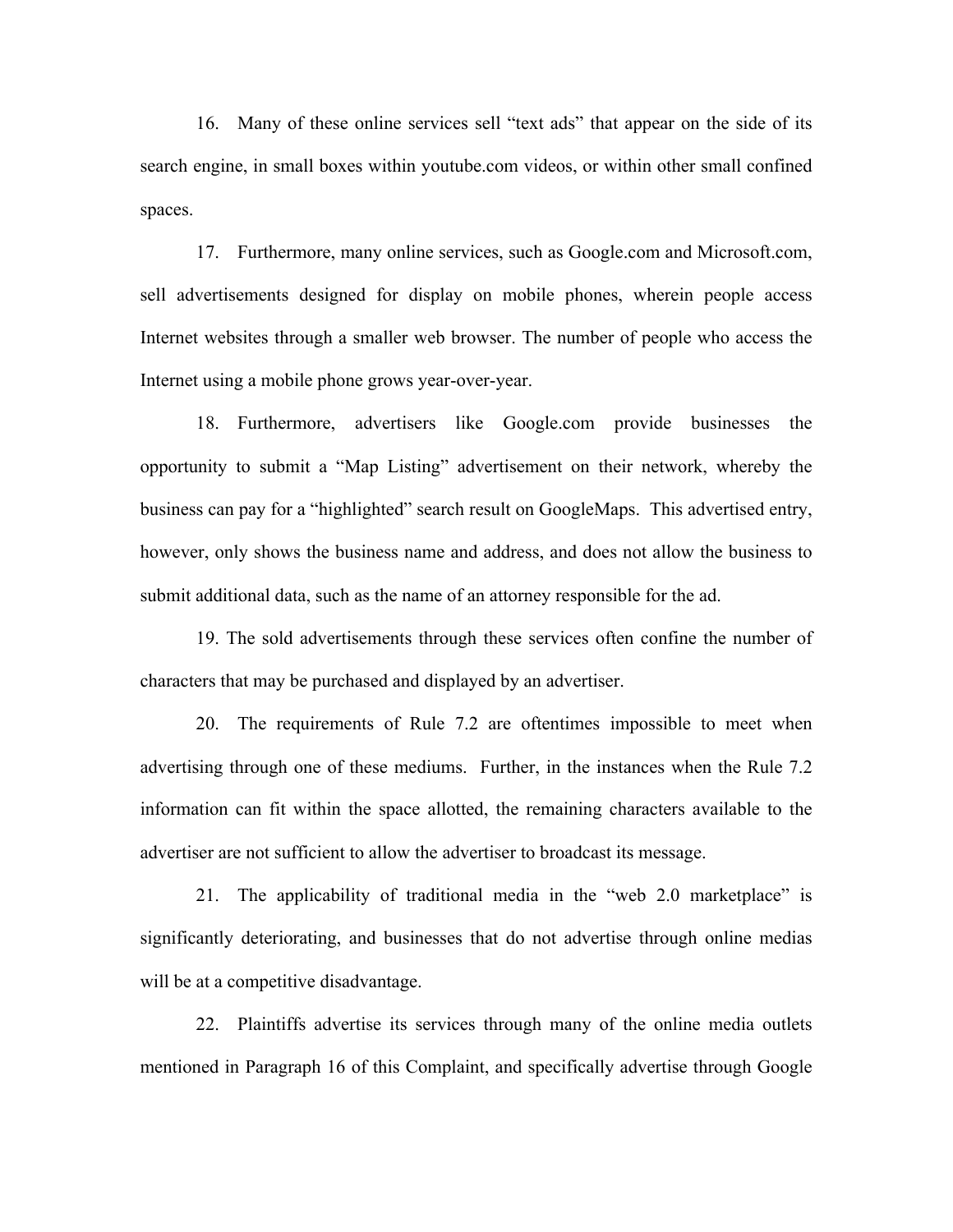Adwords, Google Mobile Adwords, Google Maps, Yahoo Ads, and Microsoft Live Ads. An example of the Plaintiff's advertising through Google Adwords provides:

> Wolfe Law Group Louisiana Construction Lawyer Disputes, Contracts, Liens http://www.wolfelaw.com

23. The Advertising Rules in controversy, and specifically Rules 7.2 and 7.6(d), would have the effect of completely preventing the Plaintiffs from advertising through these mediums, and therefore communicating through these mediums. Furthermore, because of the sophistication of "junk-mail filters," Rule  $7.6(c)(3)$  would have a similar effect on Plaintiffs efforts to transmit information to its intended recipients.

24. Louisiana has no evidence demonstrating that this sort of truthful information is misleading or otherwise harmful to consumers.

25. The governments restriction to this effect fails to identify or prove the harm it seeks to prevent through these online "ad words" or text advertisements. Further, the effect of the rules is to prohibit this type of speech entirely, which is an over-broad regulation to remedy the alleged harm.

### **II. The New Rules Regulate Non-Commercial Speech of Lawyers and Law Firms, and specifically provide for the "prior restraint" of such non-commercial speech**

26. Amended Rule 7.6 states as follows:

Rule 7.6 Computer-Accessed Communications

(a) **Definition.** For purposes of these Rules, "computeraccessed communications" are defined as information regarding a lawyer's or law firm's services that is read, viewed, or heard directly through the use of a computer. Computer-accessed communication include, but are not limited to, Internet presences such as home pages or World Wide Web sites, unsolicited electronic mail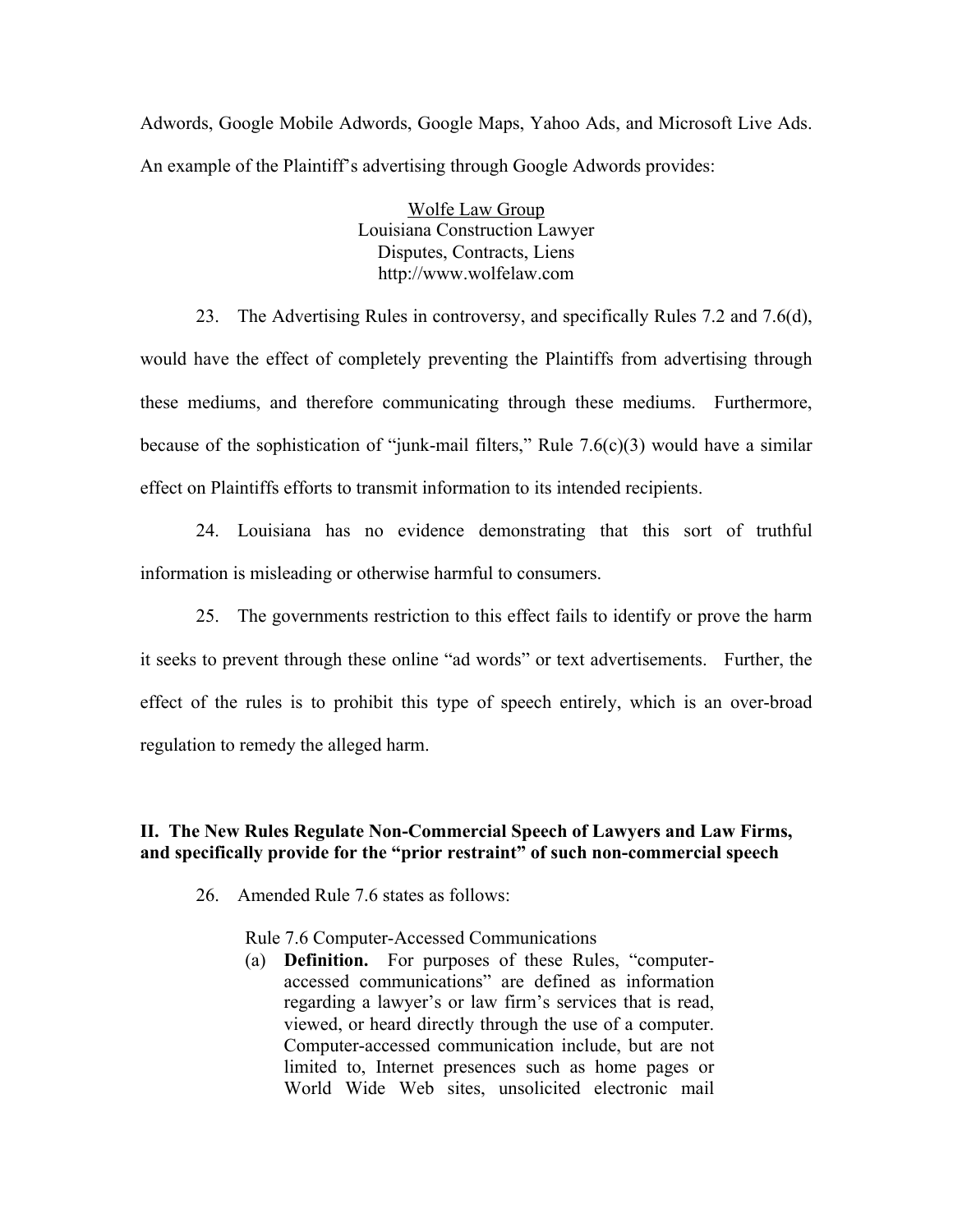communications, and information concerning lawyer's or law firm's services that appears on World Wide Web search engine screens or elsewhere.

(b) **Advertisements.**All computer-accessed communications concerning a lawyer's or law firm's services, other than those subject to subdivisions (b) and (c) of this Rule, are subject to the requirements of Rule 7.2.

26. The Louisiana State Bar Associations' "Handbook on Lawyer Advertising and

Solicitation" further discusses the requirements of 7.6, stating:

c. Other Computer-Accessed Advertisements – Rule 7.6(d) All other forms of lawyer advertisements disseminated via computer, including but not limited to, advertisements that appear on search engines, on the Web site of a person or entity other than that of the advertising lawyer or law firm, or on a computer bulletin boards or "BLOGS", must comply with the general requirements of Rule 7.2. These would include "banner" ads and must be filed for review by the RPCC, unless specifically exempt under Rule 7.8.

27. Among other requirements, Amended Rule 7.2 requires that the "Computer-

Accessed Communication:"

(a) Contain certain required information, Rule 7.2 (a);

(b) Allow one lawyer to, directly or indirectly, pay all or part of the cost of an

advertisement by a lawyer not in the same firm, Rule  $7.2(c)(11)$ ;

28. For any qualifying speech, the amended rules further require that *prior* to the speech being made, the speech must be referred to the Louisiana State Bar Association, along with a fee of \$175.00, for approval.

29. The Plaintiffs frequently submits "posts" to its own blog on topics related to the construction industry, the legal industry, and construction law. Since this "blog" is part of the Plaintiffs' website, it is uncertain whether it would qualify as a "blog" that requires review or part of the Plaintiffs' "website," which is exempt. Nevertheless, the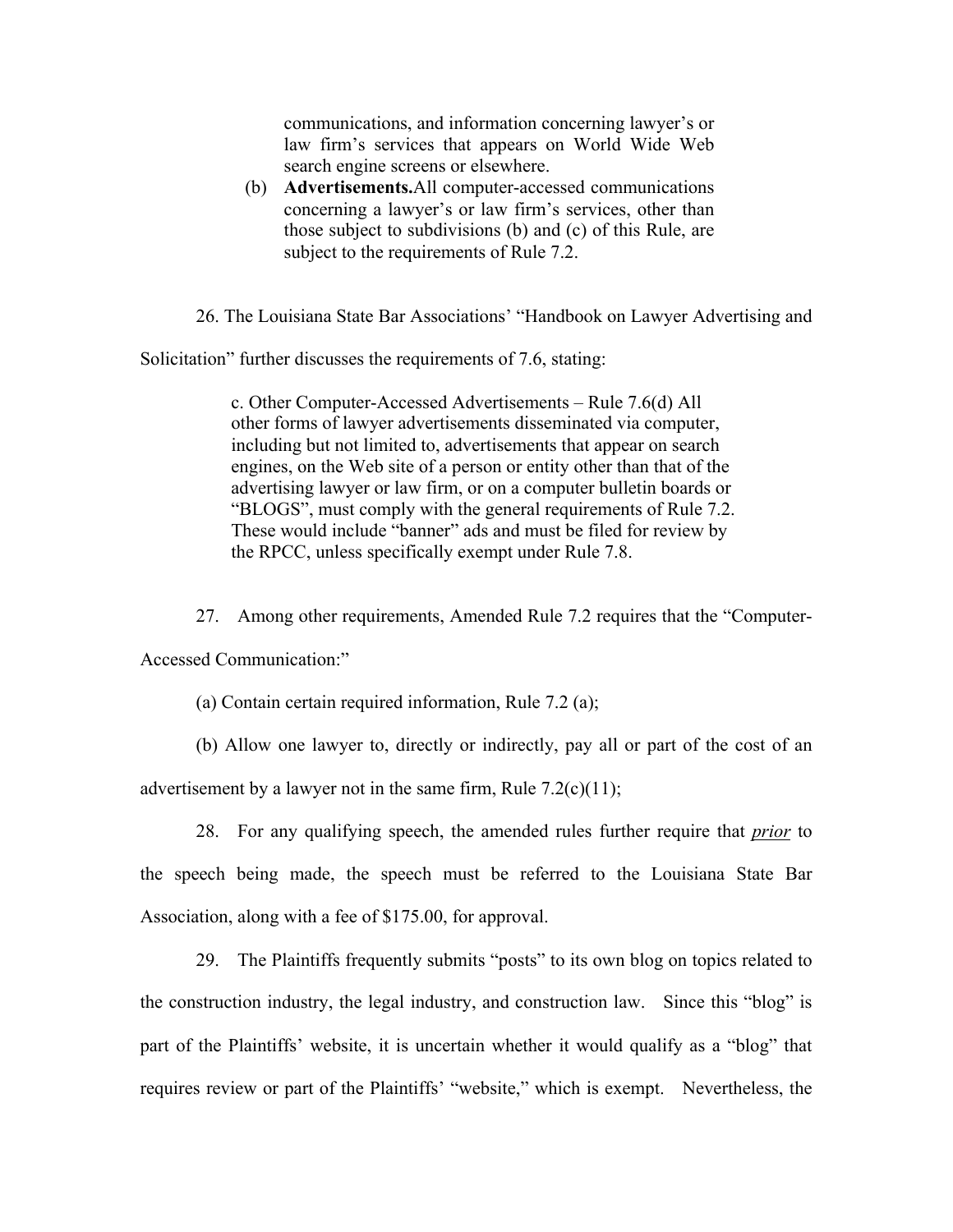"blog" contains speech of the Plaintiffs that is not a traditional advertisement or commercial speech, but is instead a dialogue with clients, colleagues and the general public about matters at interest to the construction industry, the legal industry and construction law jurisprudence. The speech, however, does "regard a lawyer or law firm's services."

30. While it is unclear under the new rules whether the above-identified posts would qualify for review of exemption, it is clear that the following frequent actions of the Plaintiffs would be subject to review prior to publication or speaking:

(a) Plaintiffs frequently answer questions from the public related to the legal industry, the legal process, the construction industry and construction law, on websites like http://www.avvo.com and http://www.lawguru.com, and thereupon comments regarding the construction law legal services offered by Plaintiffs;

(b) Plaintiffs submit articles about the legal industry, construction law, and the construction industry on websites like http://www.avvo.com, http://knol.google.com, and other similar online forums for public discourse on the legal industry, and thereupon comments regarding the construction law legal services offered by Plaintiffs;

(c) Plaintiffs frequently comment on blog entries of other legal colleagues across the United States related to construction law and the construction law legal services offered by Plaintiffs;

(d) Plaintiffs are sometimes requested to act as a "guest blogger" on blogs controlled and operated by other law firms or lawyers, and specifically to post regarding construction law or Plaintiffs' services on those online blogs;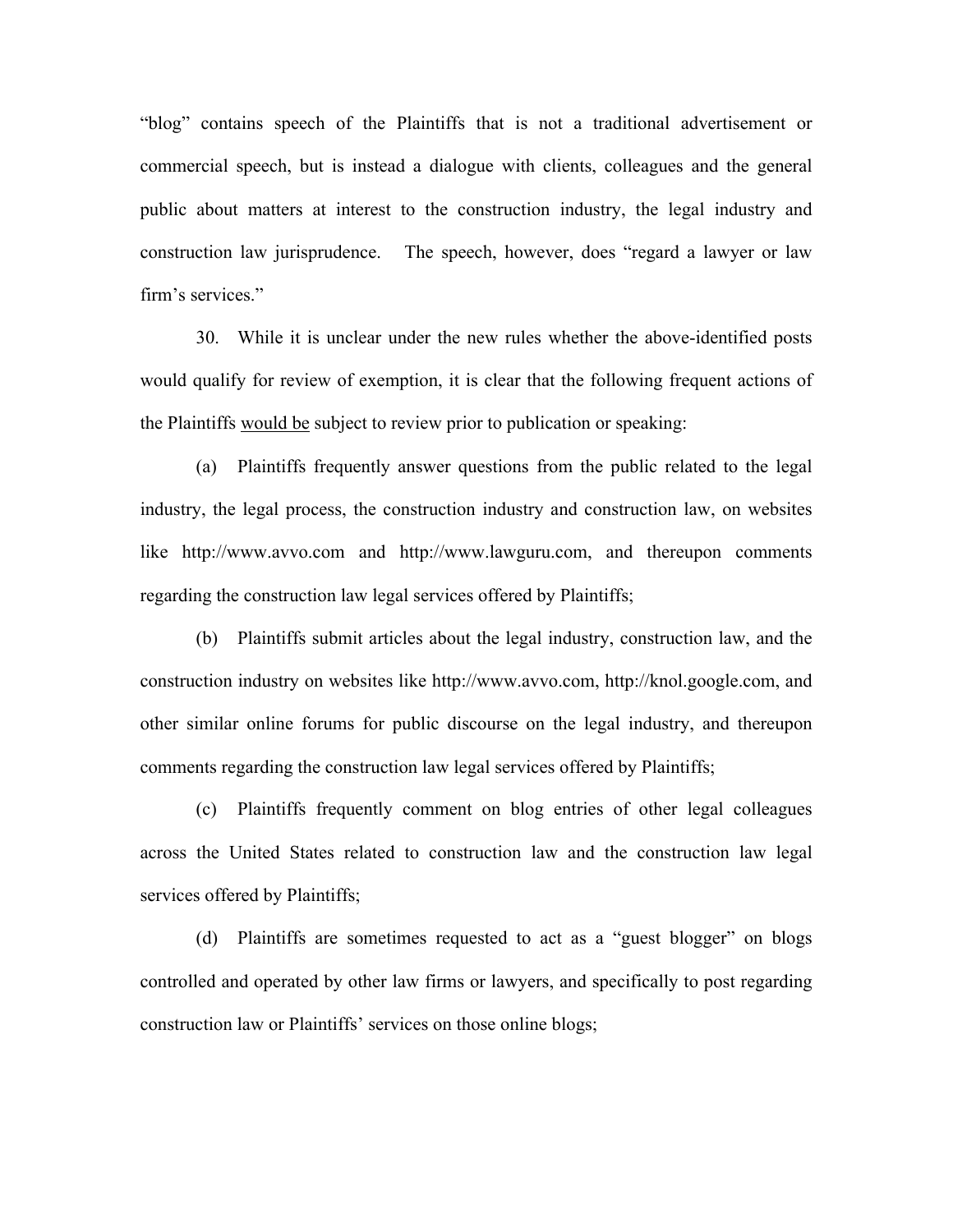(e) Plaintiffs participate in online forums and communities such as Avvo.com, Facebook.com, Linkedin.Com and Twitter.com, a micro-blogging platform, and each day make frequent posts on these services related to construction law and the services provided by Plaintiffs;

(f) Plaintiffs disseminate all of these posts and discourse through syndication platforms such as "Add This," Facebook, RSS (Really Simple Syndication), and similar services.

(g) Plaintiffs have recorded, published and syndicated "legal podcasts," which are audio broadcasts about certain legal topics, wherein Plaintiff comments upon the services it provides;

(h) Plaintiffs are currently working on recording, publishing and syndicating legal "videocasts," which are video broadcasts about certain legal topics, wherein Plaintiff comments upon the services its provides.

31. The Plaintiff rarely advertises its services through traditional media such as: television commercials, radio commercials, newspaper or magazine ads, and billboard ads.

32. Instead, Plaintiff "advertises" its services by participating in a nationwide or global discourse on the subject matter of its practice. Through these discussions and opinions, which are rendered and published on multiple web-based platforms and forums, the Plaintiffs engage in a conversation with the public at large.

33. This form of marketing and advertising fits within a trend toward a broader view of marketing, which instead of providing traditional types of advertising, the businesses participate in a forum and discussion about its product or services.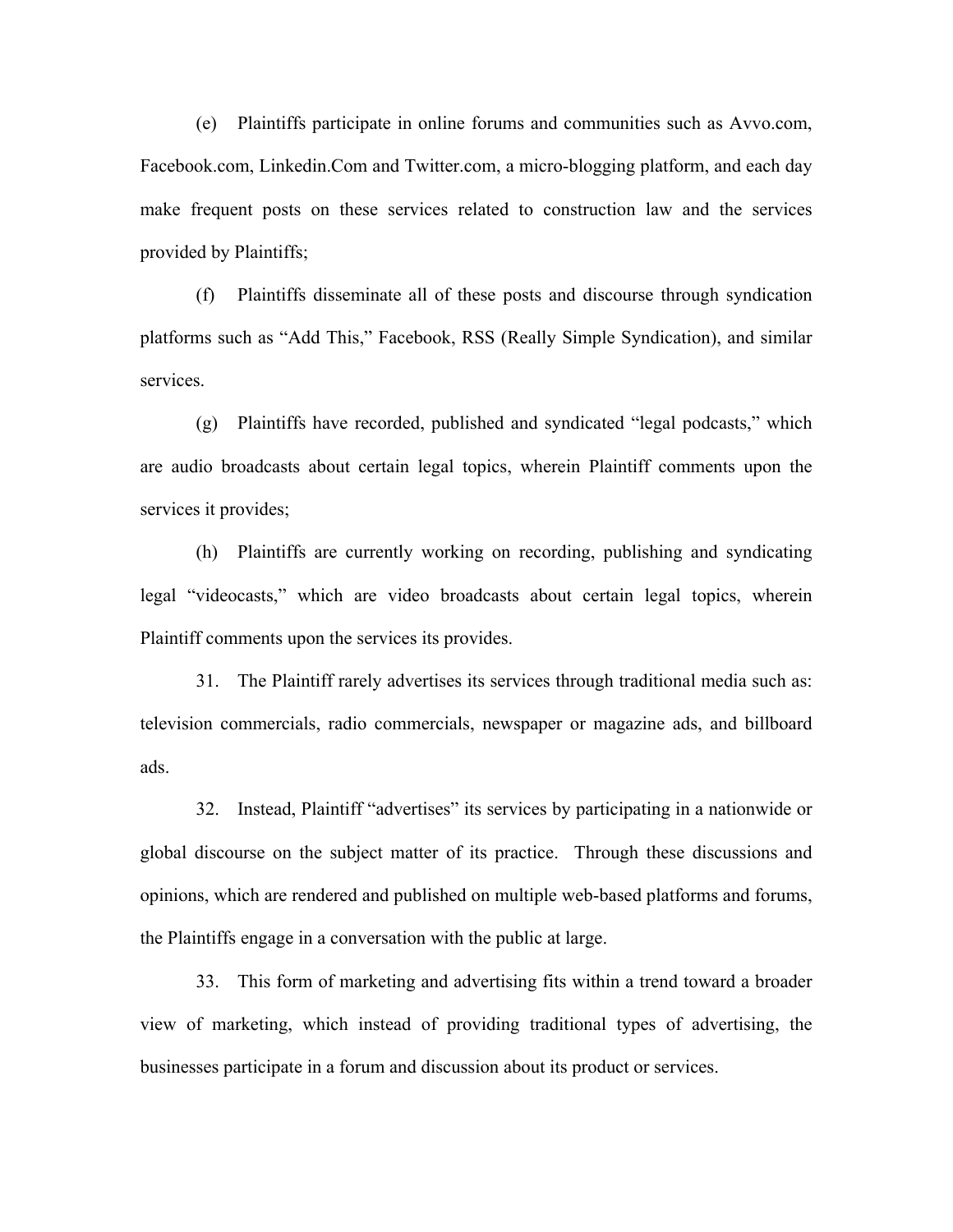34. The Plaintiffs aver that the speech it makes through these online forums and online communities are not "traditional advertisements" or traditional "commercial speech." The Plaintiffs further aver that the speech is not commercial speech at all, but is instead a discussion by the Plaintiffs of their services, the legal industry, the construction industry, and the evolution of construction law.

35. The Advertising Rules in controversy require "prior restraint" of the Plaintiffs' speech, and otherwise restrict the same, in a manner that Plaintiff avers violates the United States Constitution's First and Fourteenth Amendments.

36. In the alternative that this Court determines that the speech is "commercial speech" for the purposes of judicial scrutiny, the Plaintiff avers that Louisiana has no evidence demonstrating that this sort of truthful information and truthful discussions are misleading consumers, or is otherwise harmful to them. The governments' restriction on the speech of Louisiana attorneys and Plaintiffs fails to identify or prove the harm it seeks to prevent through these online discussions, blog posts, and the other identified items.

37. Furthermore, by charging \$175.00 to the Plaintiffs for each blog post, bulletin board comment, twitter posting, and/or other instance of computer Rule 7.6 "Computer-Assessed Communication," the government would place a significant burden on the Plaintiffs to make such communications, discussions and discourse.

38. Accordingly, the proposed regulation of this type of speech is an overbroad and not properly tailored regulation to defeat the alleged harm.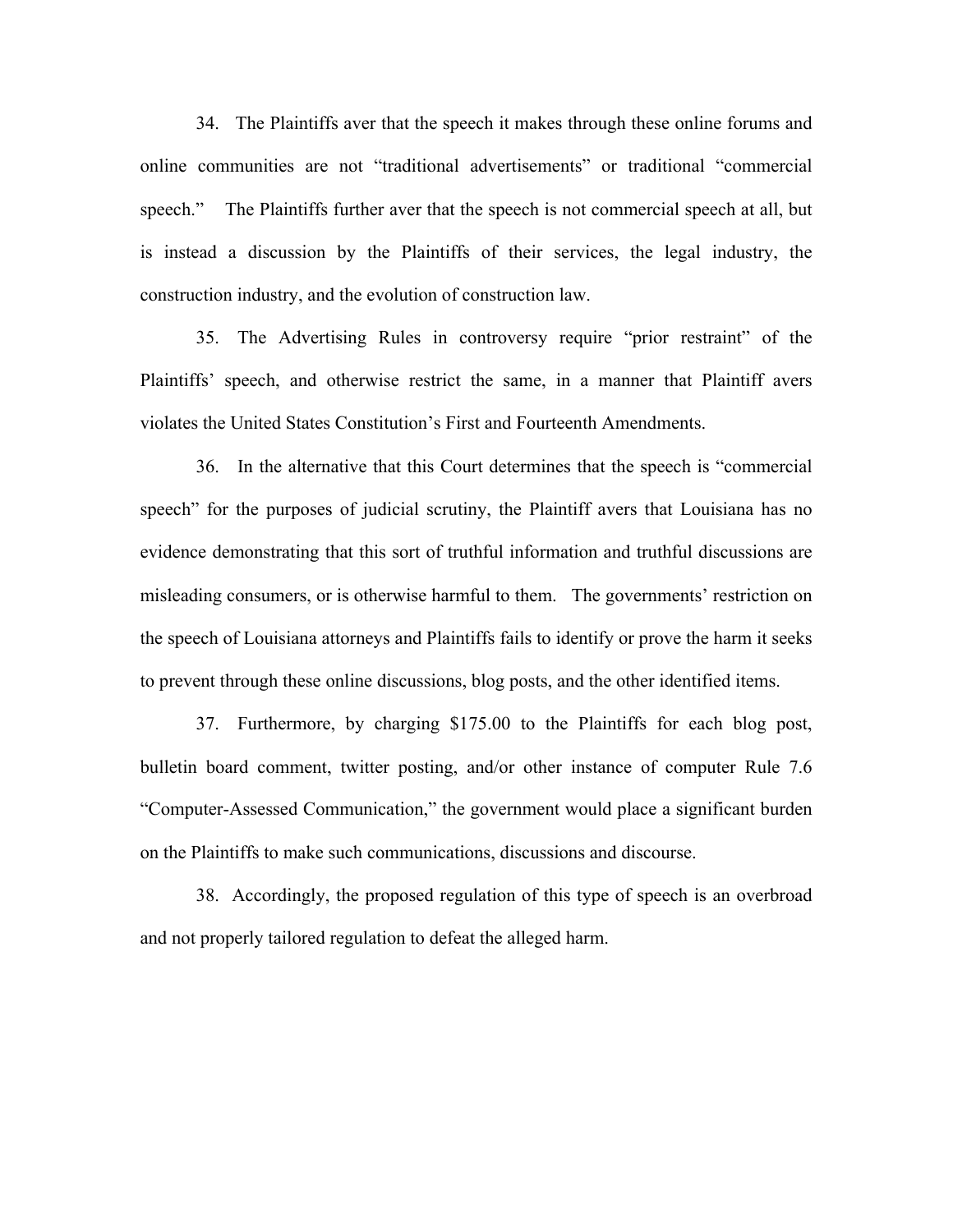#### **III. Injury to Louisiana Consumers and to Consumers Across the World**

39. The rules' burdensome prohibitions on speech as above-discussed in Section II of this Complaint will restrict and subdue lawyers, and Plaintiffs, from engaging in forms of communication that result in the dissemination of "free" information to consumers about the legal system, the legal process, the role of an attorney, the legal profession, and in the case of Plaintiffs, legal information concerning the evolution of construction law.

40. This will injure Louisiana consumers who are interested in this type of information, and who can benefit from the receipt of the same, as well as consumers across the nation and the world who use search engines and online communities to receive such truthful, non-misleading information.

41. The restrictive rules will especially injure consumers of moderate means who may not otherwise have access to an attorney's ear and thoughts.

42. The restrictive rules will operate to stifle the dissemination of discourse and knowledge into the information marketplace, thereby harming the public at large and the legal profession itself from the access to such discourse, communications and information.

#### **CLAIMS FOR RELIEF**

43. Louisiana's amended rules prohibit common and innocuous advertising techniques that have no real potential to deceive consumers. In some instances having the harmful effect of completely prohibiting attorneys from utilizing new advertising mediums available to every other industry and speaker in the nation, such harm caused by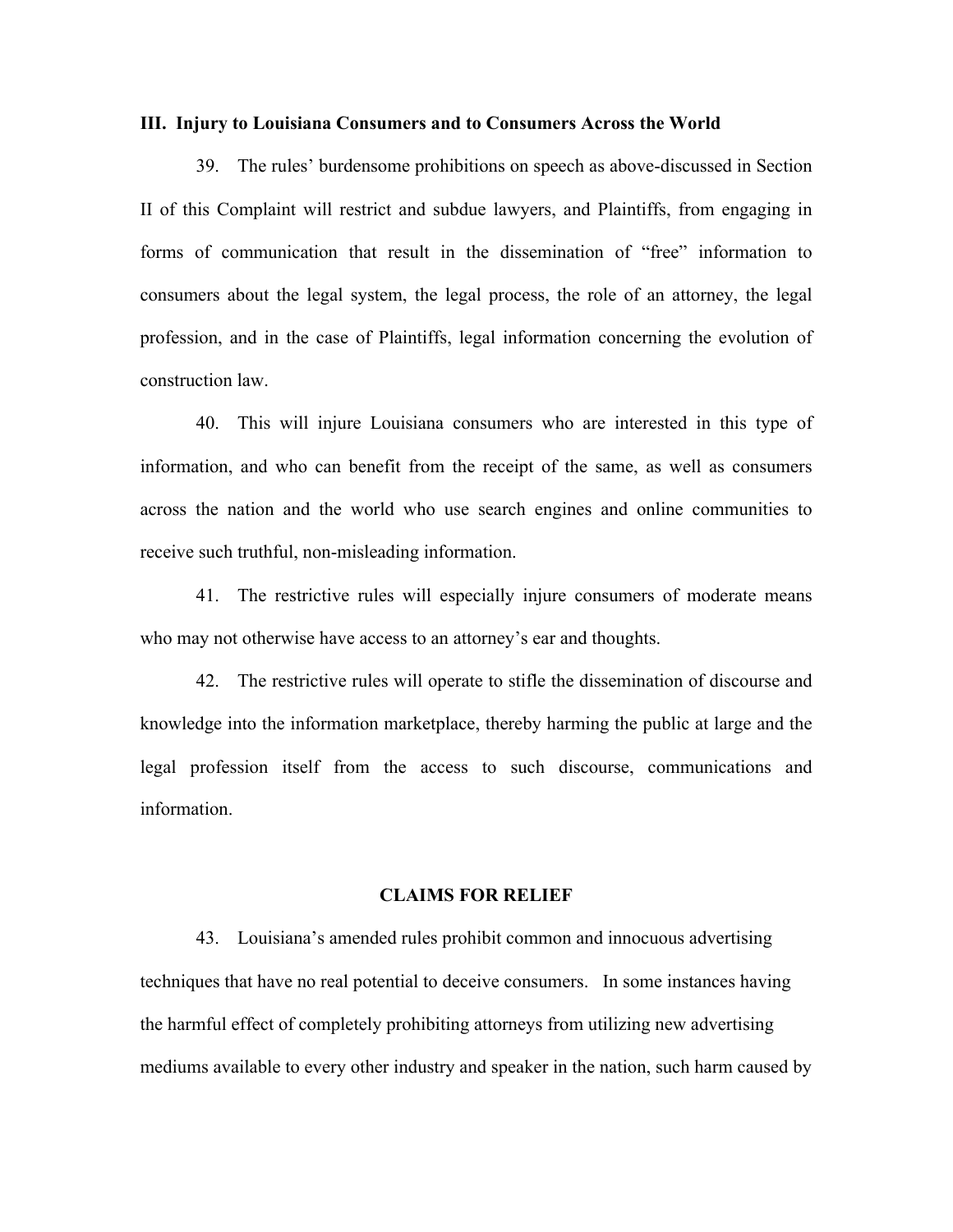Louisiana without a showing of any sort that they are harmful, deceiving or misleading to consumers.

44. Louisiana's amended rules prohibit non-commercial speech of Louisiana attorneys and the Plaintiffs.

45. Since Plaintiffs "market" their services almost exclusively through search engines and the internet's marketplace of ideas, the Plaintiffs' marketing efforts are comprised of "computer-assessed communications" made on multiple occasions each and every day. Accordingly, if allowed to go into effect, the new regulations would cause substantial expense to the Plaintiff's, who would be required to submit each "communication" to the bar association for a Rule 7.7 review, potentially costing the Plaintiffs *thousands of dollars per day* or week, which is too heavy a burden to place on the Plaintiffs in an attempt to defeat an alleged harm. The effect would be to seriously hamper the Plaintiffs ability to communicate and speak about its legal market.

46. The amendments will injure Louisiana consumers, and consumers of legal knowledge and information all over the country, and the legal profession itself, by preventing all of the parties from receiving truthful, non-misleading information about their legal rights, the legal profession, certain legal jurisprudence, and legal information in general.

47. Louisiana has no studies, factual findings or other evidence demonstrating that the amendments are necessary to prevent harmed caused by the advertising mediums addressed in Section I of this Complaint, or the discourse addressed by Section II of the Complaint. Louisiana further does not have any information, studies, factual findings or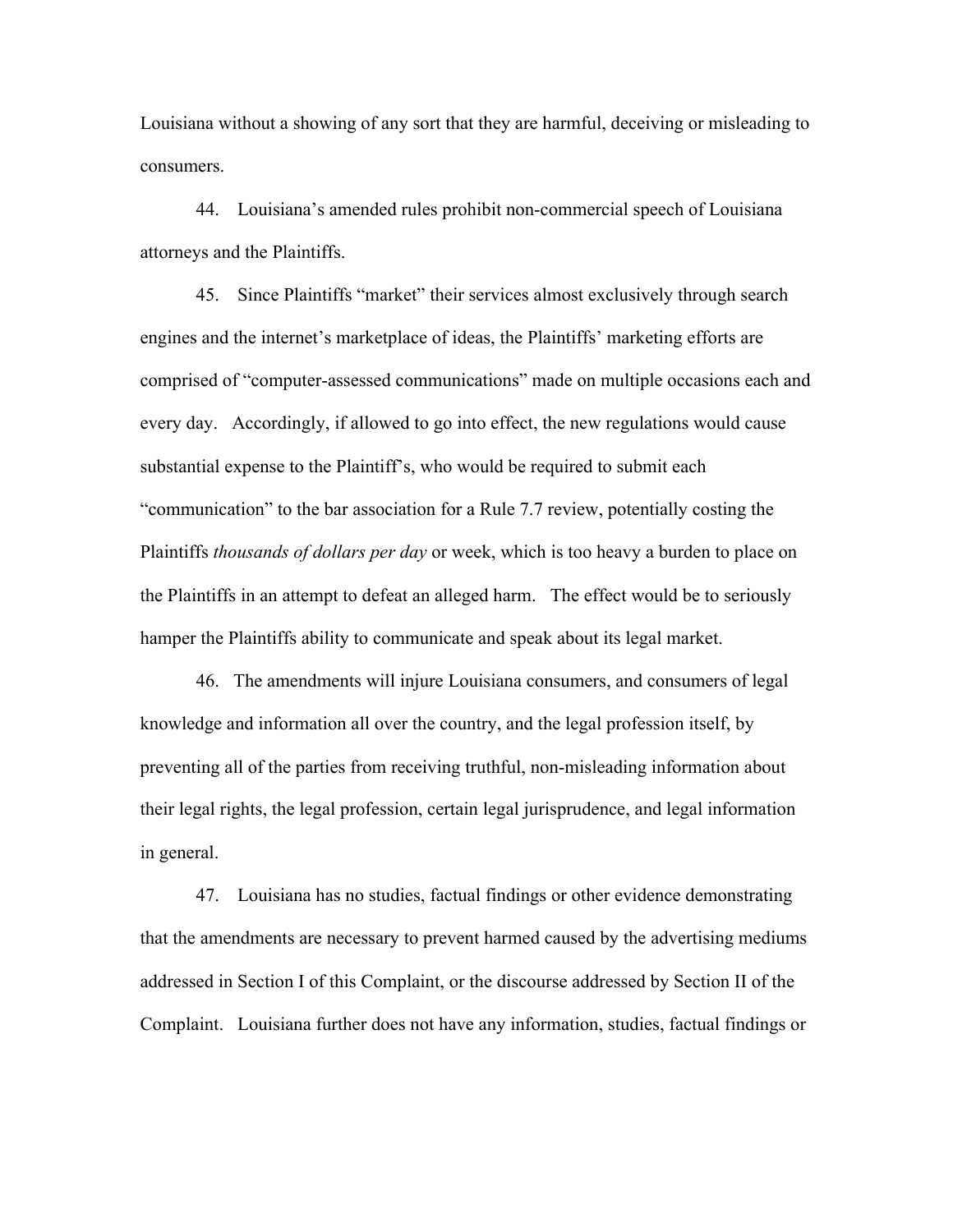other evidence demonstrating that the pre-amendment rules are not adequately serving the state's interests, or that lesser alternatives could not accomplish the state's goals.

48. The amendments restrict, unduly burden, and chill the exercise of the rights of commercial speech secured by the First Amendment of the United States Constitution, as applied to the states, and the State of Louisiana, through the Fourteenth Amendment to the United States Constitution.

49. The amendments restrict, unduly burden, and chill the exercise of the rights of non-commercial speech, including an attorney's political speech and general speech regarding the legal profession and the specific areas of practice for an attorney, secured by the First Amendment of the United States Constitution, as applied to the states, and the State of Louisiana, through the Fourteenth Amendment to the United States Constitution.

50. The rules are too vague to provide guidance about what kinds of "advertisements" are prohibited, as they are also too vague to provide guidance about what constitutes and "advertisement" as distinguished from ordinary non-commercial speech, thereby inviting arbitrary and discriminatory enforcement in violation of the First Amendment to the United States Constitution and the Due Process Clause of the Fourteenth Amendment to the United States Constitution.

51. For the foregoing reasons, Plaintiffs request that this Honorable Court:

(a) Declare unconstitutional and issue a preliminary and permanent injunction against enforcement of the foregoing rules of the Louisiana Rules of Professional Conduct, as amended effective April 1, 2009:

(i) Rule 7.2(a) requiring specific content on all Advertisements;